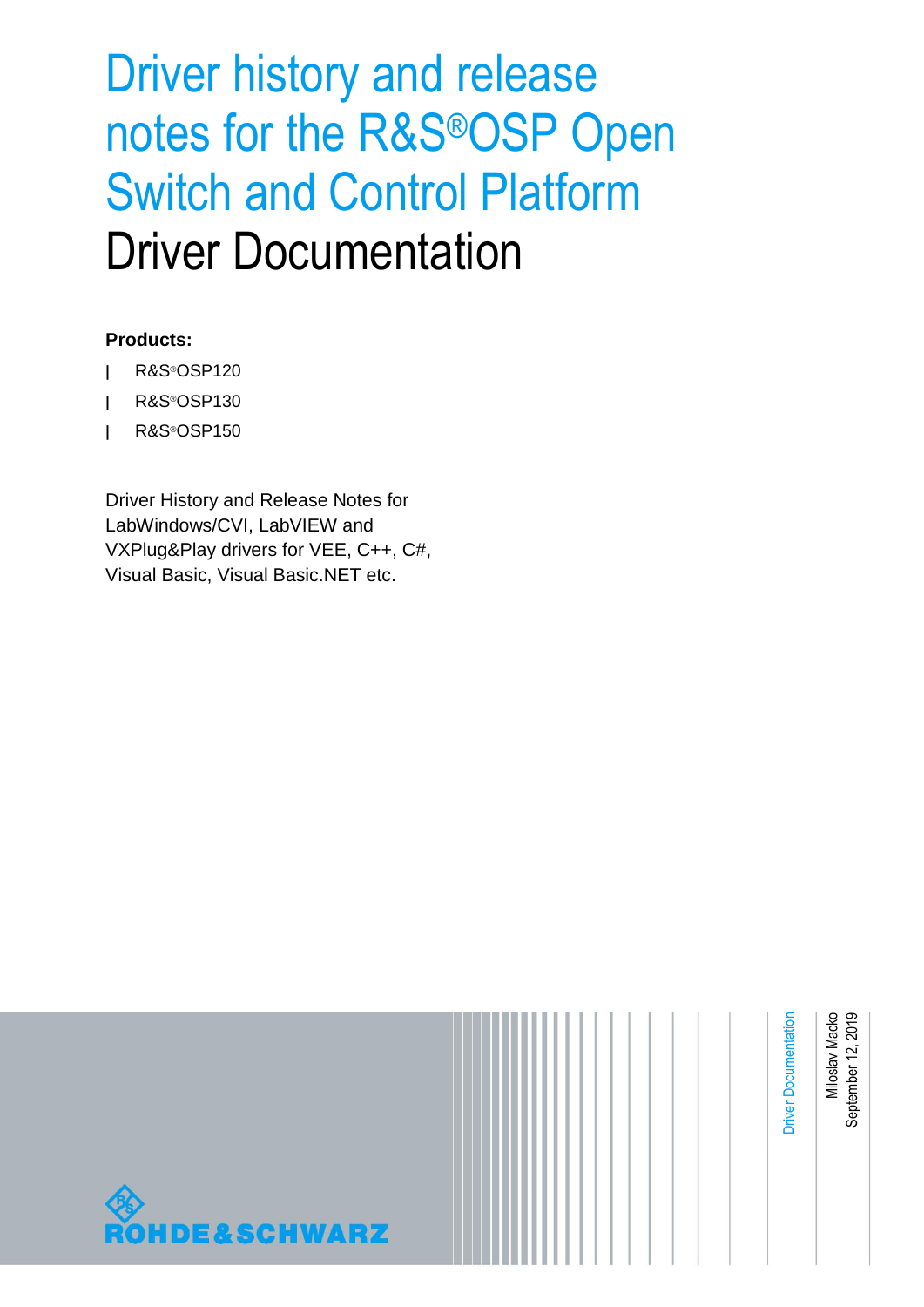## **Table of Contents**

| 1.1History for CVI and VXIplug&play drivers for VEE, C++, C#, Visual Basic.NET etc. 5 |
|---------------------------------------------------------------------------------------|
|                                                                                       |
|                                                                                       |
| 2.1 CVI Version 6                                                                     |
|                                                                                       |
| 3<br>LabVIEW 7                                                                        |
|                                                                                       |
|                                                                                       |
|                                                                                       |
| 3.2.2LabVIEW 7 8                                                                      |
|                                                                                       |
|                                                                                       |
|                                                                                       |
| 4VXIplug&play driver for VEE, C++, C#, Visual Basic .NET etc 9                        |
| 4.1<br>$C#$ 9                                                                         |
|                                                                                       |
| 4.3VEE Version 9                                                                      |
|                                                                                       |
|                                                                                       |
|                                                                                       |
|                                                                                       |
|                                                                                       |
|                                                                                       |
| 1.1History for CVI and VXIplug&play drivers for VEE, C++, C#, Visual Basic.NET etc. 5 |
|                                                                                       |
|                                                                                       |
| 2.1 CVI Version 6                                                                     |

 $\overline{3}$ LabVIEW 7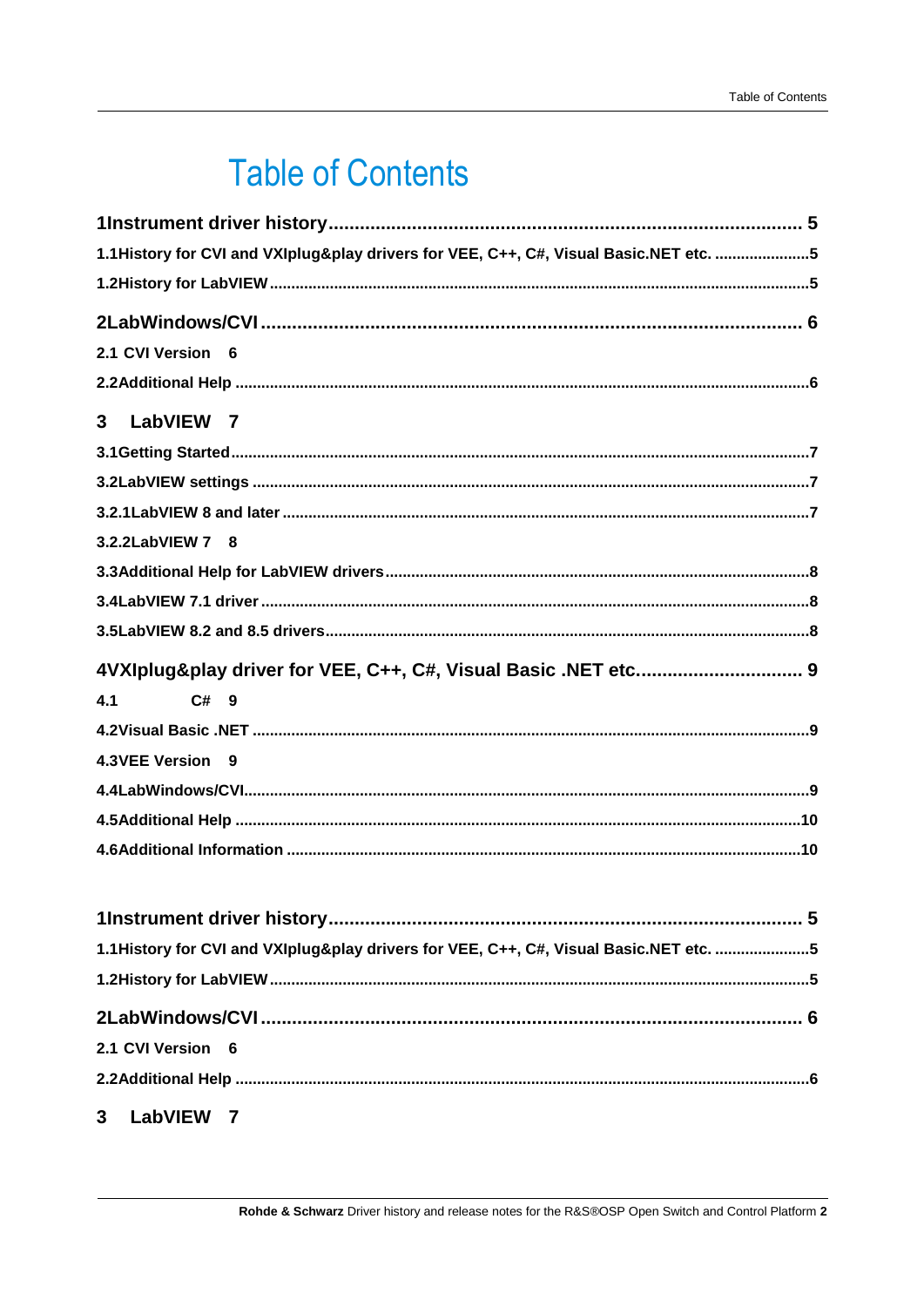| 3.2.2LabVIEW 7 8                                               |  |
|----------------------------------------------------------------|--|
|                                                                |  |
|                                                                |  |
|                                                                |  |
|                                                                |  |
| 4VXIplug&play driver for VEE, C++, C#, Visual Basic .NET etc 9 |  |
| 4.1 C# 9                                                       |  |
|                                                                |  |
| 4.3VEE Version 9                                               |  |
|                                                                |  |
|                                                                |  |
|                                                                |  |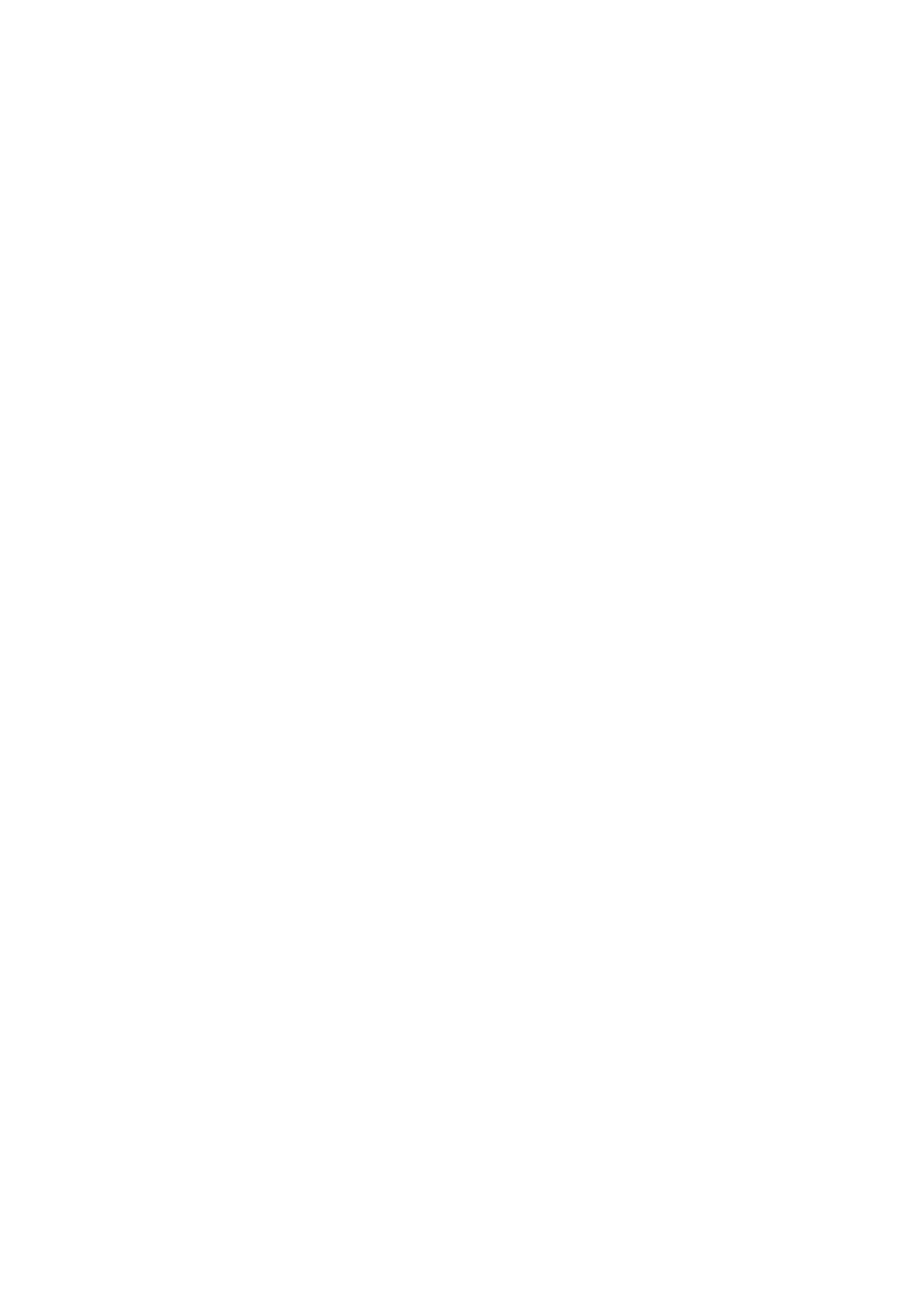**History** for CVI and VXIplug&play drivers for VEE, C++, C#, Visual Basic.NET etc.

### <span id="page-4-0"></span>1 Instrument driver history

#### <span id="page-4-1"></span>**1.1 History for CVI and VXIplug&play drivers for VEE, C++, C#, Visual Basic.NET etc.**

| History for LabWindows/CVI and VXIplug&play drivers for VEE, C++, C#, Visual Basic, Visual<br><b>Basic.NET etc.</b> |         |                                                                                                                                                                                                                                                                                                                                                                                                               |  |  |  |
|---------------------------------------------------------------------------------------------------------------------|---------|---------------------------------------------------------------------------------------------------------------------------------------------------------------------------------------------------------------------------------------------------------------------------------------------------------------------------------------------------------------------------------------------------------------|--|--|--|
| Revision                                                                                                            | Date    | Note                                                                                                                                                                                                                                                                                                                                                                                                          |  |  |  |
| 1.0.2                                                                                                               | 09/2019 | Fixed rsosp getCatalog function                                                                                                                                                                                                                                                                                                                                                                               |  |  |  |
| 1.0.1                                                                                                               | 03/2017 | * Modified error reporting in case of invalid parameter. Instead of returning<br>error code according to invalid parameter, functions return always the same<br>code VI_ERROR_INSTR_PARAMETER. Using rsosp_error_message shall give name of<br>invalid parameter in error message.<br>* rsosp error query reads all errors from instrument's error queue<br>* New installers (MSI) for 32 and 64 bit versions |  |  |  |
| 1.0                                                                                                                 | 07/2008 | Initial release                                                                                                                                                                                                                                                                                                                                                                                               |  |  |  |

### <span id="page-4-2"></span>**1.2 History for LabVIEW**

| <b>History for LabVIEW</b> |         |                 |  |  |
|----------------------------|---------|-----------------|--|--|
| Revision                   | Date    | Note            |  |  |
| 1.0                        | 07/2008 | Initial release |  |  |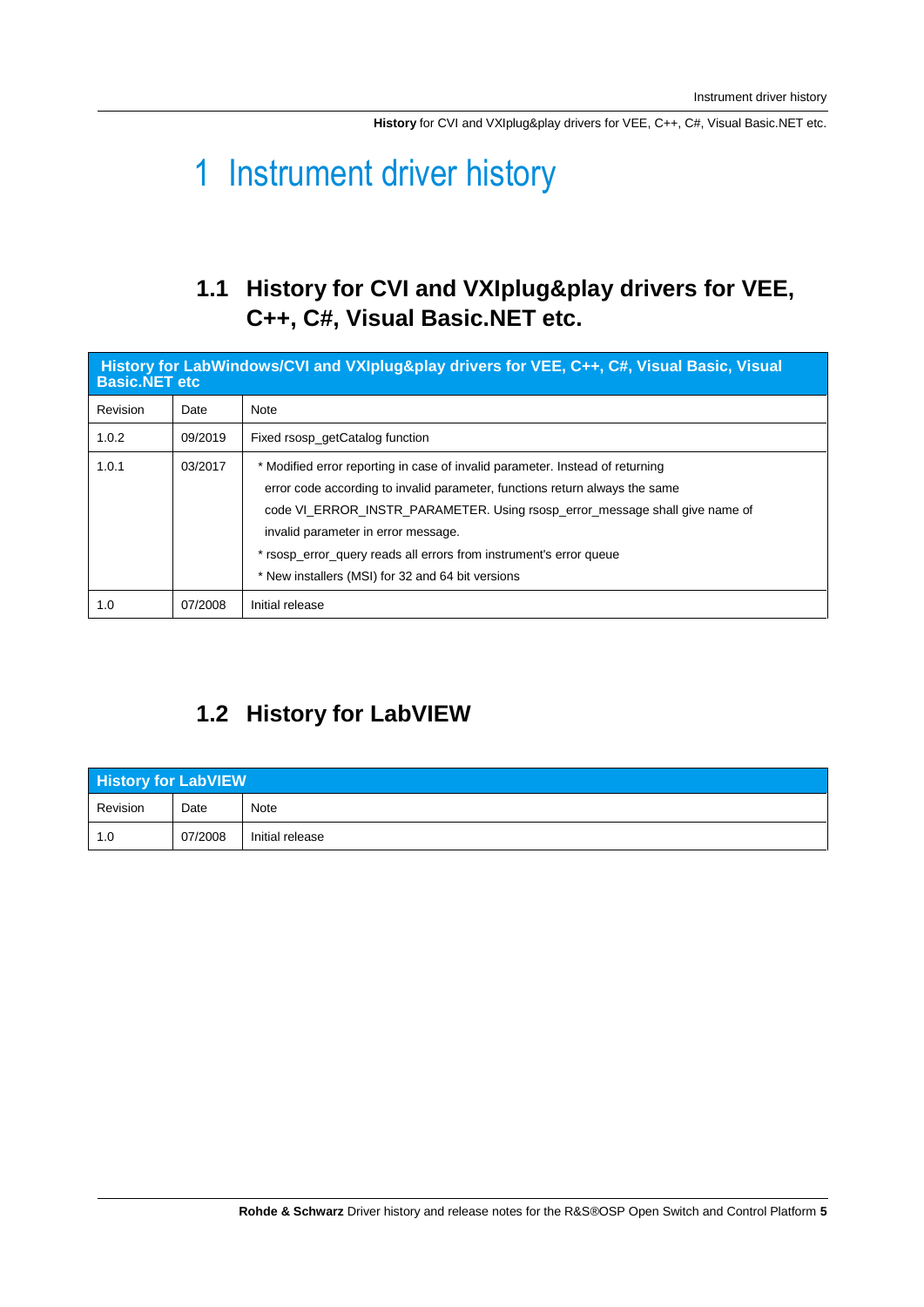**CVI** Version

## <span id="page-5-0"></span>2 LabWindows/CVI

#### <span id="page-5-1"></span>**2.1 CVI Version**

<span id="page-5-2"></span>Use National Instruments LabWindows/CVI 6 or later.

### **2.2 Additional Help**

The LabWindows/CVI instrument driver consists of a ZIP archive containing the driver sources. In addition, the instrument driver documentation is also included in compressed HTML format (Windows CHM help file) and stored together with the driver sources.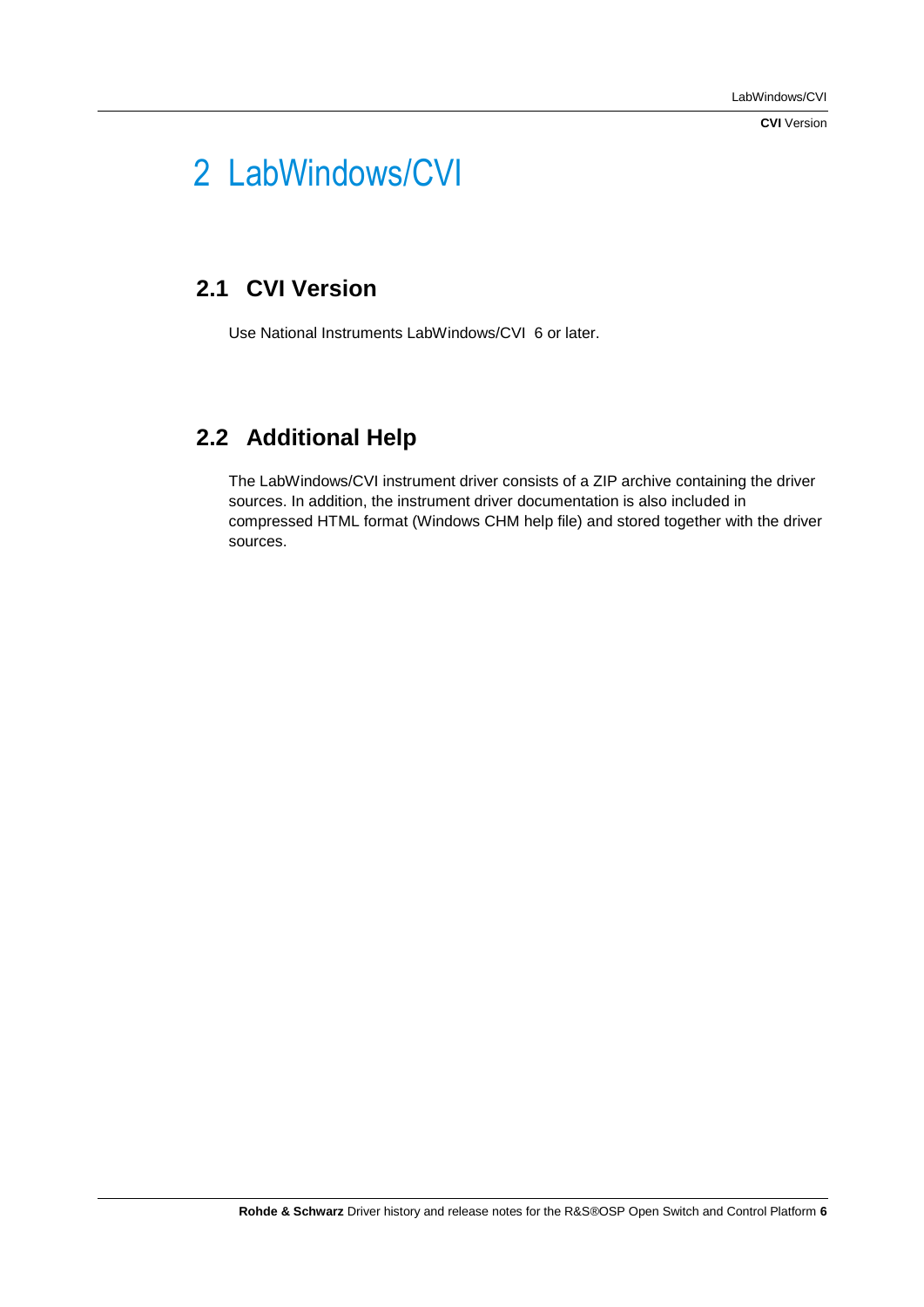**Getting** Started

### <span id="page-6-0"></span>3 LabVIEW

#### <span id="page-6-1"></span>**3.1 Getting Started**

<span id="page-6-2"></span>Unpack content of archive into LabVIEW Instr.lib folder ( i.e. \Program Files\LabVIEW 8.0\instr.lib ). The driver will then be directly accessible from LabVIEW Instrument Driver function palette menu.

#### **3.2 LabVIEW settings**

For best results please turn off 'Synchronize with directory' feature on Instrument Drivers palette before installing any Rohde & Schwarz LabVIEW driver. If this feature is turned on, it overwrites driver's palette files with its own.

#### <span id="page-6-3"></span>**3.2.1 LabVIEW 8 and later**

Turn off "Synchronize with directory" feature :

Tools => Advanced => Edit palette set. Then find "Instrument I/O" palette, right click on it and clear checkbox besides Synchronize with directory in context menu. Save the changes.

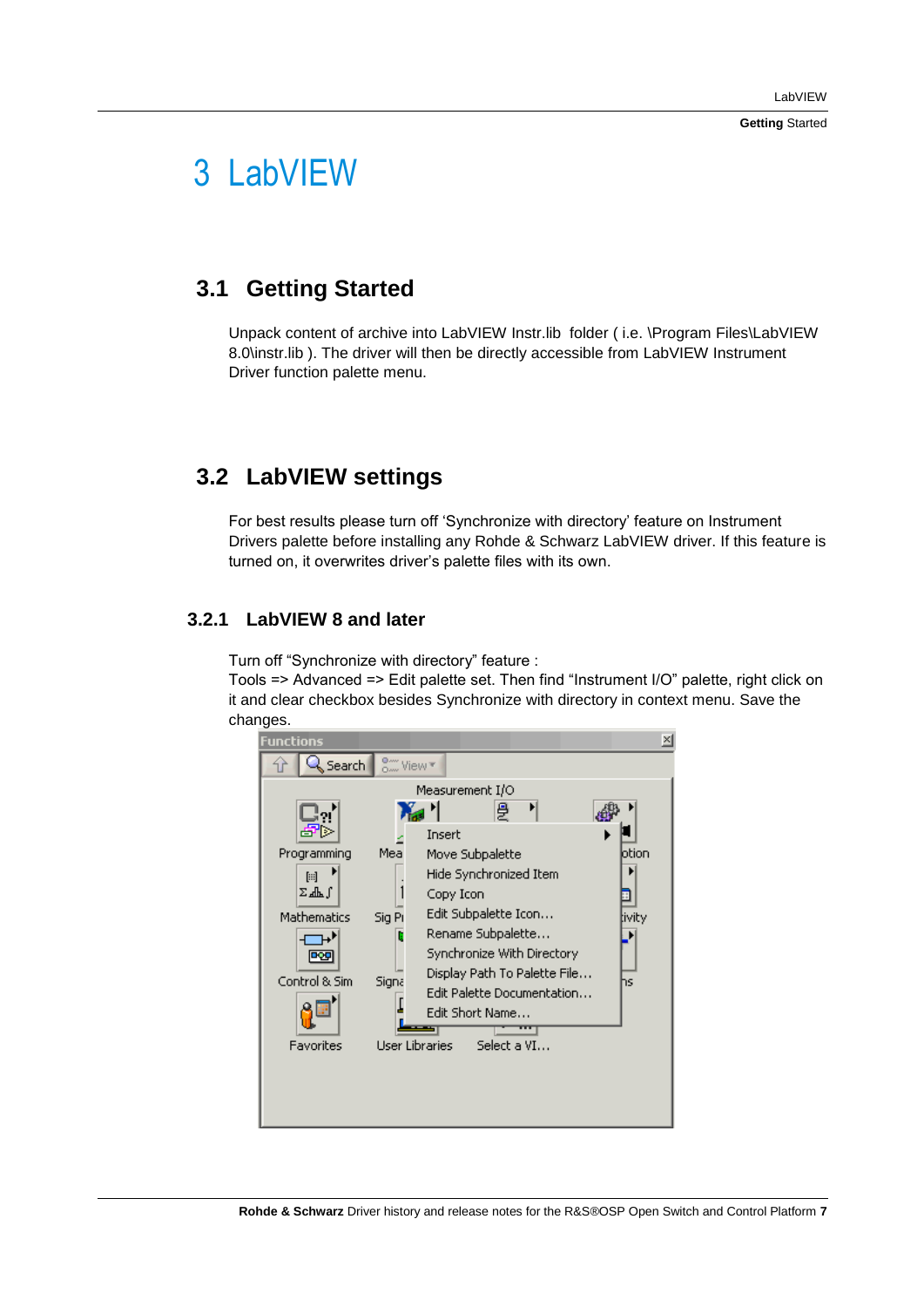**Additional** Help for LabVIEW drivers

#### <span id="page-7-0"></span>**3.2.2 LabVIEW 7**

Turn off "Synchronize with directory" feature :

Tools->Advanced->Edit palette views. Then find "Instrument I/O" palette => Instr Drivers right click on it and clear checkbox besides Synchronize with directory in context menu. Save the changes.<br>
Insert



#### <span id="page-7-1"></span>**3.3 Additional Help for LabVIEW drivers**

The LabVIEW instrument driver consists of a ZIP archive containing the driver sources (LLB and MNU files). In addition, the instrument driver documentation is included in compressed HTML format (Windows CHM help file) stored together with the LV driver sources.

<span id="page-7-2"></span>Each VI's help is linked to the section in the "CHM" file that describes all the features of the VI.

#### **3.4 LabVIEW 7.1 driver**

<span id="page-7-3"></span>Please use the LabVIEW 7 driver.

#### **3.5 LabVIEW 8.2 and 8.5 drivers**

Please use the LabVIEW 8 driver.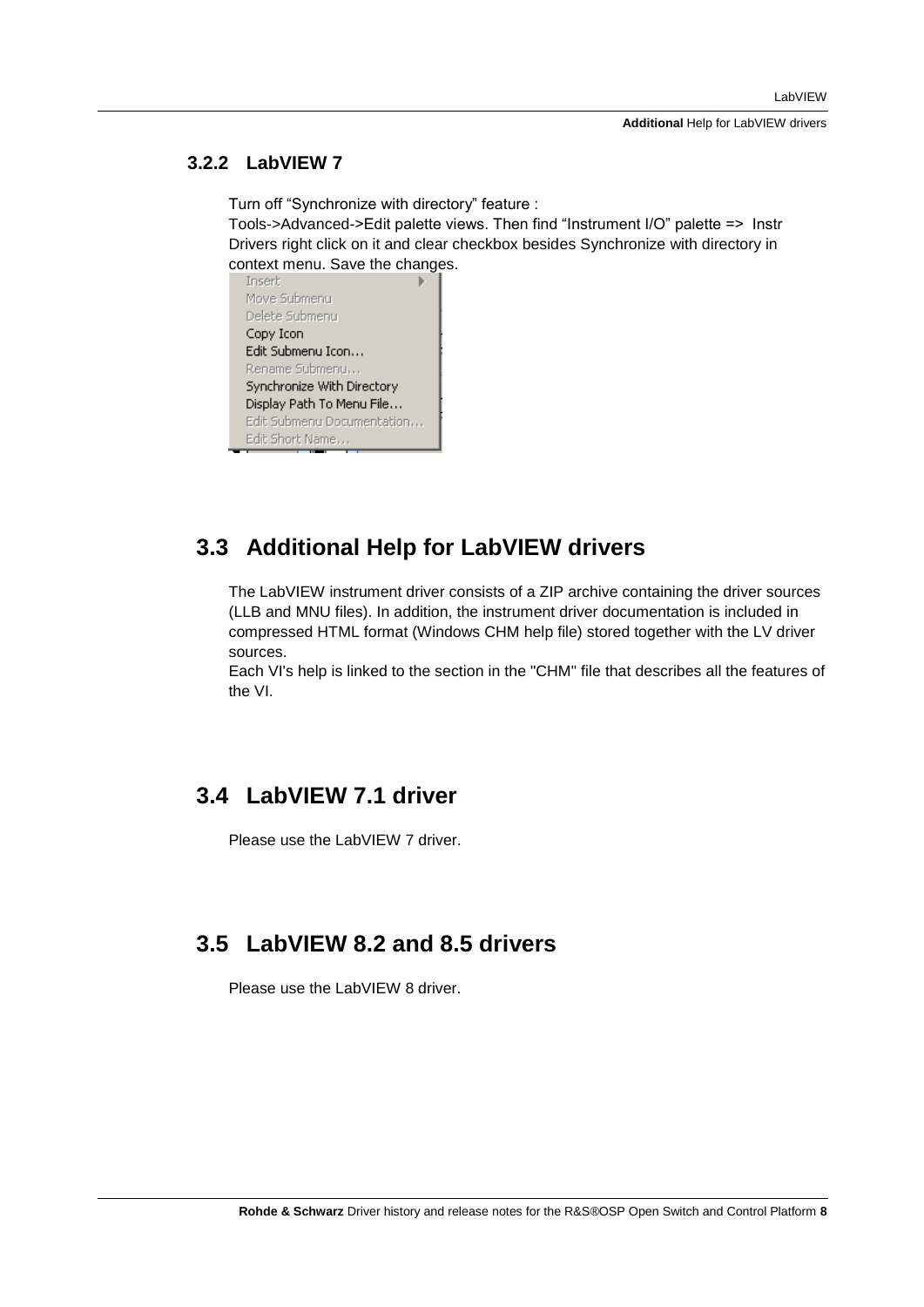#### **C**#

### <span id="page-8-0"></span>4 VXIplug&play driver for VEE, C++, C#, Visual Basic .NET etc.

#### <span id="page-8-1"></span>**4.1 C#**

<span id="page-8-2"></span>A wrapper is necessary to enable a direct access to the driver DLL. The rsosp.cs wrapper for C# is automatically installed in the ~VXIPnP\WinNt\include directory.

#### **4.2 Visual Basic .NET**

<span id="page-8-3"></span>A wrapper is necessary to enable a direct access to the driver DLL. The rsosp.vb wrapper for .NET is automatically installed in the ~VXIpnp\WinNt\include directory.

#### **4.3 VEE Version**

<span id="page-8-4"></span>Use VEE 6 or later.

#### **4.4 LabWindows/CVI**

The driver is supplied as both a source code file and as a dynamic link library file (dll). There are several advantages to using the dll form of the driver. These include:

1. Transportability across different computer platforms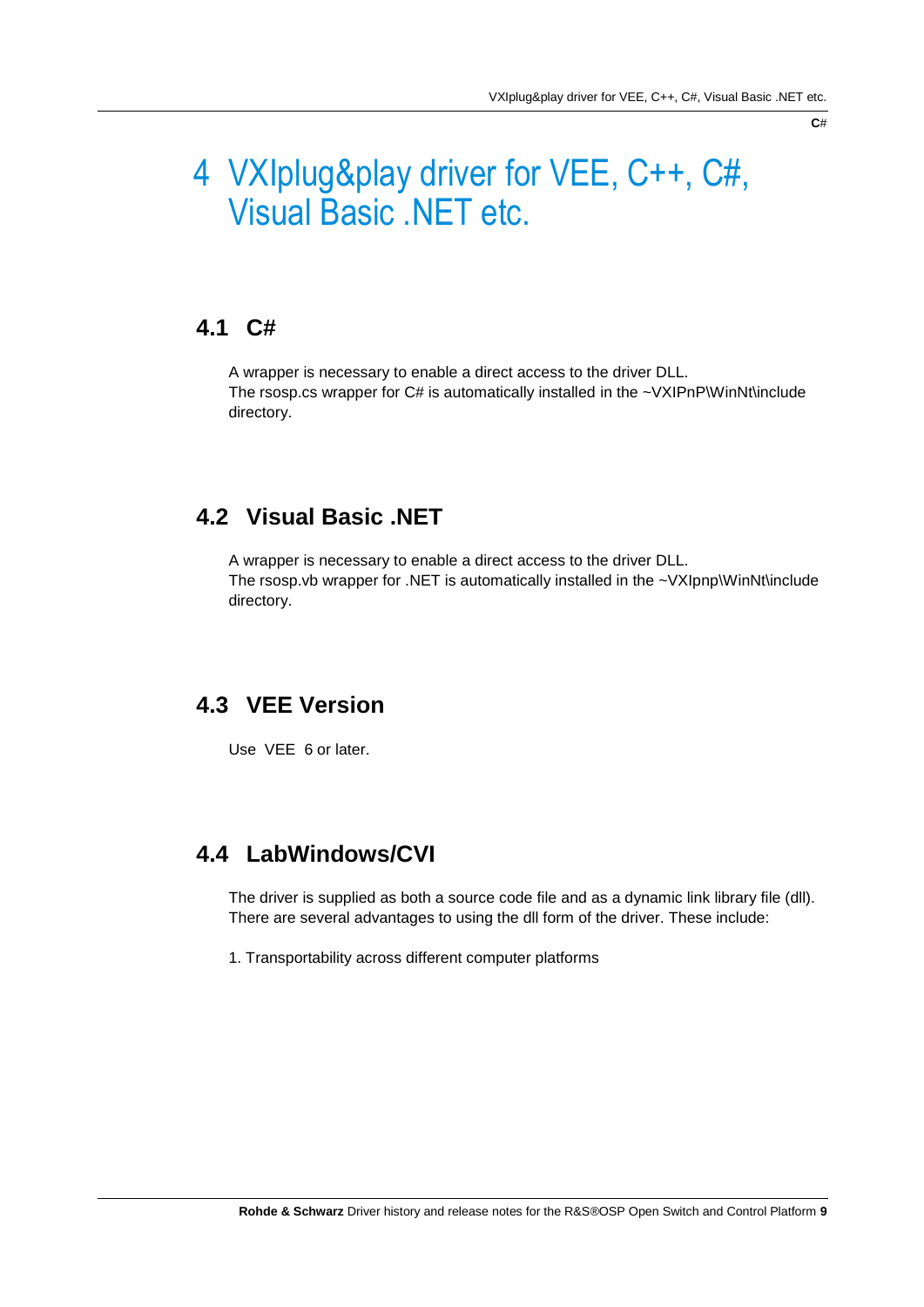**Additional** Help

2. Faster load time for your project

LabWindows/CVI by default will attempt to load the source version of the instrument driver. To load the dll you must include the file rsosp.fp in your project. This file can be found in the vxipnp\winnt\rsospx directory. Do not include rsosp.c in your project. You must also provide an include path for rsosp.h. This is done by adding the directory ~vxipnp\winnt\include to the include paths (CVI Project Option menu) if you have not already done so. The  $\sim$  refers to the directory in the VXIPNP variable. By default this is set to C:\.

#### <span id="page-9-0"></span>**4.5 Additional Help**

<span id="page-9-1"></span>In addition, the instrument driver documentation is also included in compressed HTML format (Windows CHM help file) and stored together with the driver sources in the ~VXIpnp\WinNT\rsosp directory.

#### **4.6 Additional Information**

For more information regarding the VXIPnP instrument drivers, please read the readme.txt file that comes with each driver.